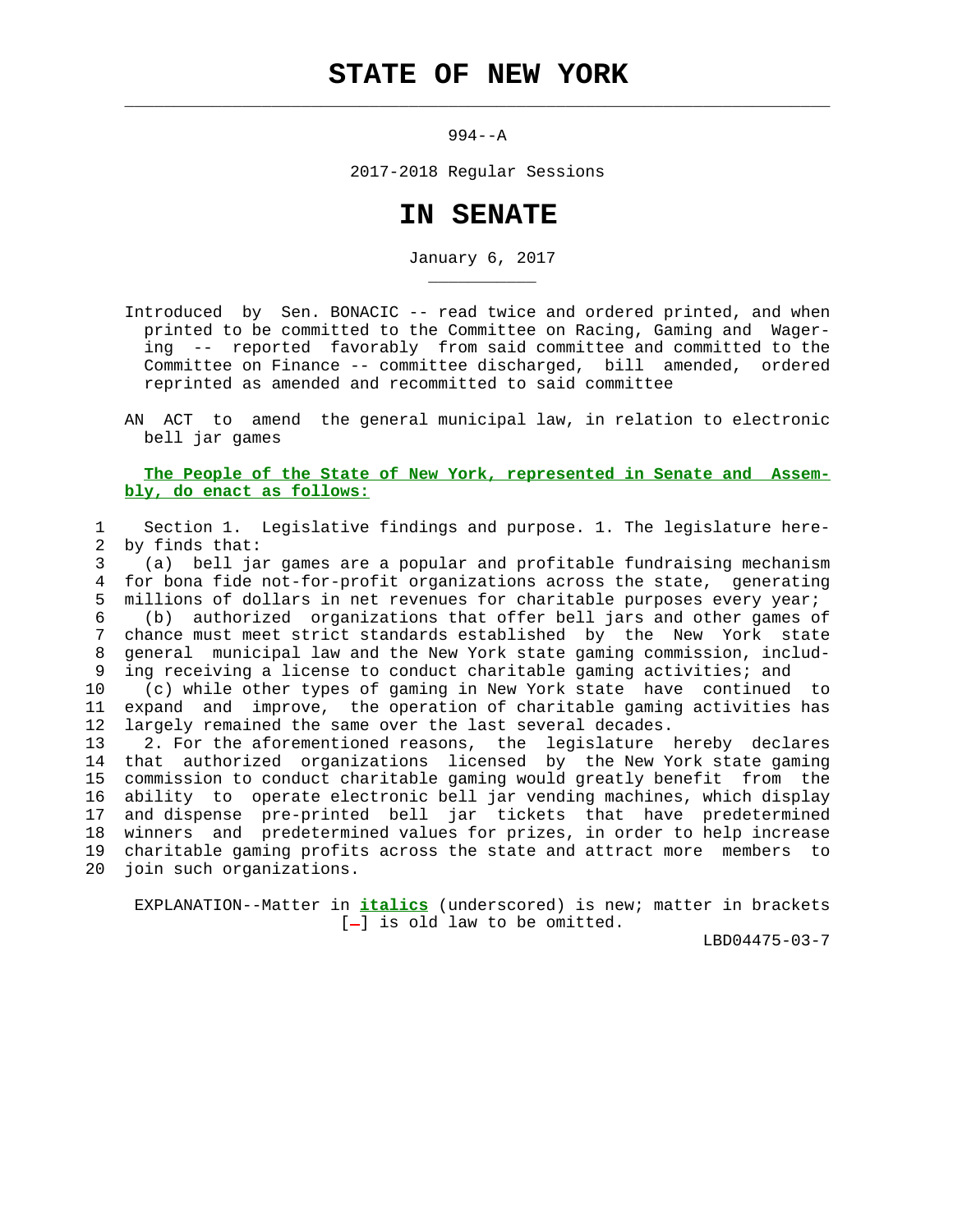1 § 2. Subdivision 3-a of section 186 of the general municipal law, as 2 amended by chapter 531 of the laws of 2011, is amended to read as 3 follows: 4 3-a. "Bell jars" shall mean and include those games in which a partic- 5 ipant shall draw a card from a jar, vending machine, **including an elec-** 6 **tronic bell jar vending machine,** or other suitable device or container 7 which contains numbers, colors or symbols that are covered and which, 8 when uncovered, may reveal that a prize shall be awarded on the basis of 9 a designated winning number, color or symbol or combination of numbers, 10 colors or symbols. Bell jars shall also include seal cards, coin boards, 11 event games, and merchandise boards. **An electronic bell jar vending** 12 **machine shall use electronic features to display and dispense pre-print-** 13 **ed bell jar tickets, including audio and video features to display** 14 **information about a ticket being dispensed, provided that such features** 15 **do not affect the outcome of the game.** 16 § 3. Subdivision 9 of section 188-a of the general municipal law, as 17 added by chapter 960 of the laws of 1976, is amended to read as follows: 18 9. **(a)** The [**board**] **commission** shall have the power to approve and 19 establish a standard set of games of chance equipment and shall by its 20 rules and regulations prescribe the manner in which such equipment is to 21 be reproduced and distributed to licensed authorized organizations. The 22 sale or distribution to a licensed authorized organization of any equip- 23 ment other than that contained in the standard set of games of chance 24 equipment shall constitute a violation of this section. 25 **(b) After the effective date of the chapter of the laws of two thou-** 26 **sand seventeen that amended this subdivision, no electronic bell jar** 27 **vending machine shall be sold, leased, distributed, installed, or oper-** 28 **ated by any manufacturer, distributor, or charitable organization until** 29 **such machine has been approved by the commission. No electronic bell** 30 **jar vending machine shall be approved by the commission unless the oper-** 31 **ation of the game demonstrates that there is a finite probability basis** 32 **of having a predetermined quantity of chances among which there is a** 33 **predetermined quantity of winners that pay a fixed and predetermined** 34 **value of prizes, regardless of the symbols that are used or how those** 35 **symbols are displayed.** 36 § 4. Subdivision 3 of section 189 of the general municipal law, as 37 amended by chapter 337 of the laws of 1998, is amended to read as 38 follows: 39 3. No authorized organization licensed under the provisions of this 40 article shall purchase, lease, or receive any supplies or equipment 41 specifically designed or adapted for use in the conduct of games of 42 chance from other than a supplier licensed by the board or from another 43 authorized organization. Lease terms and conditions shall be subject to 44 rules and regulations promulgated by the board. The provisions of this 45 article shall not be construed to authorize or permit an authorized 46 organization to engage in the business of leasing games of chance, 47 supplies, or equipment. Furthermore, no organization shall purchase bell 48 jar tickets[**,**] or deals of bell jar tickets**, or purchase or lease any** 49 **electronic bell jar vending machine,** from any other person or organiza- 50 tion other than those specifically authorized under sections one hundred 51 ninety-five-n and one hundred ninety-five-o of this article. 52 § 5. The opening paragraph of section 189-a of the general municipal 53 law, as amended by chapter 164 of the laws of 2003, is amended to read 54 as follows:

 55 No person, firm, partnership, corporation or organization, shall sell 56 or distribute supplies or equipment specifically designed or adapted for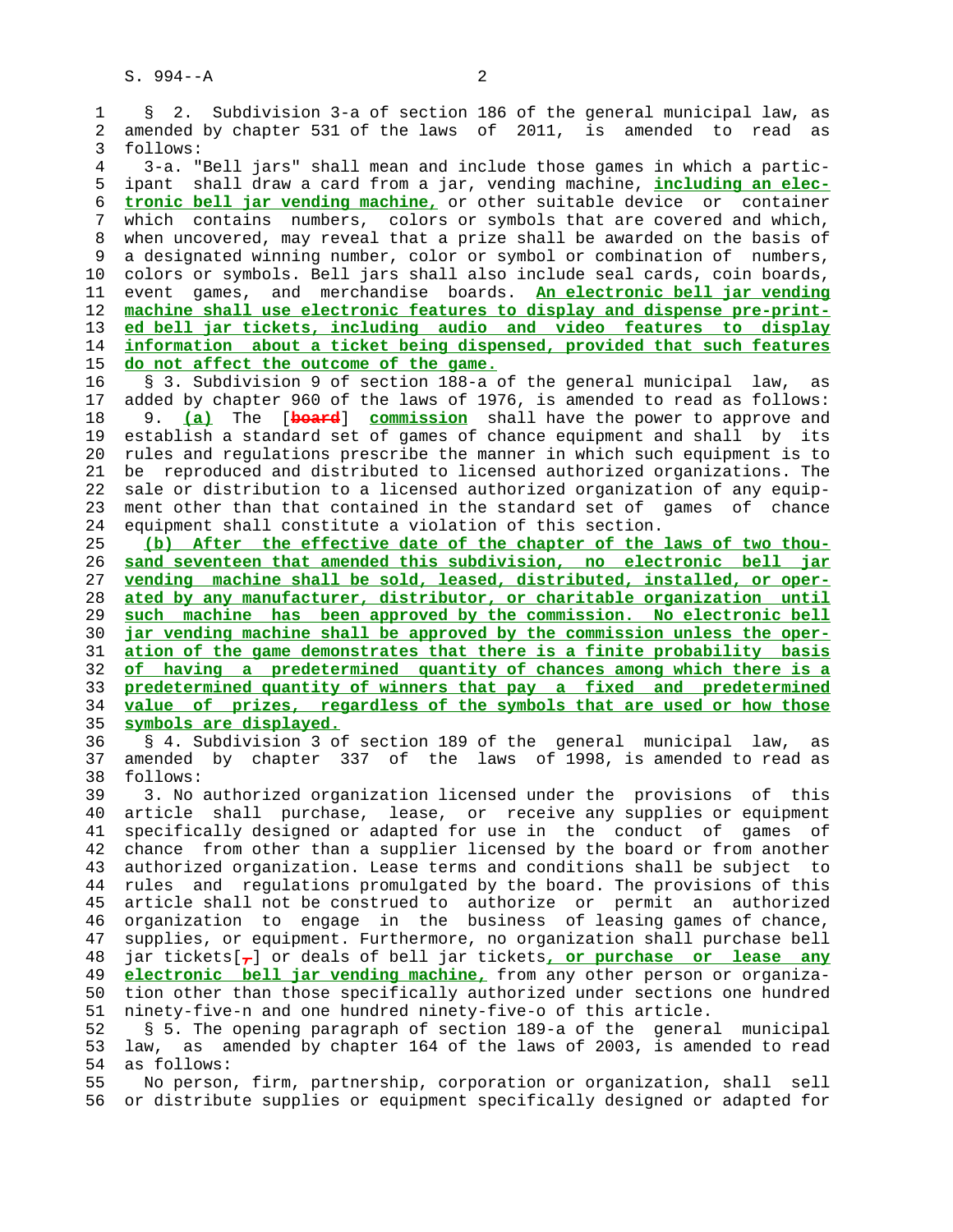1 use in conduct of games of chance without having first obtained a 2 license therefor upon written application made, verified and filed with 3 the [**board**] **commission** in the form prescribed by the rules and regu- 4 lations of the [**board**] **commission**. As a part of its determination 5 concerning the applicant's suitability for licensing as a games of 6 chance supplier, the [**board**] **commission** shall require the applicant to 7 furnish to the [**board**] **commission** two sets of fingerprints. Such fing- 8 erprints shall be submitted to the division of criminal justice services 9 for a state criminal history record check, as defined in subdivision one 10 of section three thousand thirty-five of the education law, and may be 11 submitted to the federal bureau of investigation for a national criminal 12 history record check. Manufacturers of bell jar tickets shall be consid- 13 ered suppliers of such equipment. In each such application for a license 14 under this section shall be stated the name and address of the appli- 15 cant; the names and addresses of its officers, directors, shareholders 16 or partners; the amount of gross receipts realized on the sale and 17 rental of games of chance supplies and equipment to duly licensed 18 authorized organizations during the last preceding calendar or fiscal 19 year, and such other information as shall be prescribed by such rules 20 and regulations. The fee for such license shall be a sum equal to twen- 21 ty-five dollars plus an amount equal to two per centum of the gross 22 sales and rentals, if any, of games of chance equipment and supplies to 23 authorized organizations or authorized games of chance lessors by the 24 applicant during the preceding calendar year, or fiscal year if the 25 applicant maintains his accounts on a fiscal year basis**; provided,** 26 **however, that for manufacturers of electronic bell jar vending machines,** 27 **the fee for such license shall be one thousand dollars**. No license 28 granted pursuant to the provisions of this section shall be effective 29 for a period of more than one year. 30 § 6. Section 195-c of the general municipal law is amended by adding 31 three new subdivisions 3, 4, and 5 to read as follows: 32 **3. Each electronic bell jar vending machine that has been approved by** 33 **the commission pursuant to paragraph (b) of subdivision nine of section** 34 **one hundred eighty-eight-a of this article shall have the ability to:** 35 **(a) read a barcode or similar form of encryption or marking on the** 36 **pre-printed bell jar ticket;** 37 **(b) reveal results and other game information through audio and video** 38 **displays;** 39 **(c) verify if a bell jar ticket is redeemable for a prize;** 40 **(d) electronically aggregate winning prizes for continued play;** 41 **(e) produce a voucher for prize redemption; and** 42 **(f) track the sales of tickets and report such sales to the commis-** 43 **sion.** 44 **4. The following information shall be displayed by each electronic** 45 **bell jar vending machine:** 46 **(a) the total number of tickets in each deal;** 47 **(b) the price of each ticket;** 48 **(c) the number and amount of prizes available or remaining in each** 49 **deal;** 50 **(d) the number and amounts of prizes that have been claimed in each** 51 **deal;** 52 **(e) the number of winners per ticket and its respective winning** 53 **numbers or symbols;**

55 **(g) the name or logo of the manufacturer of the tickets.**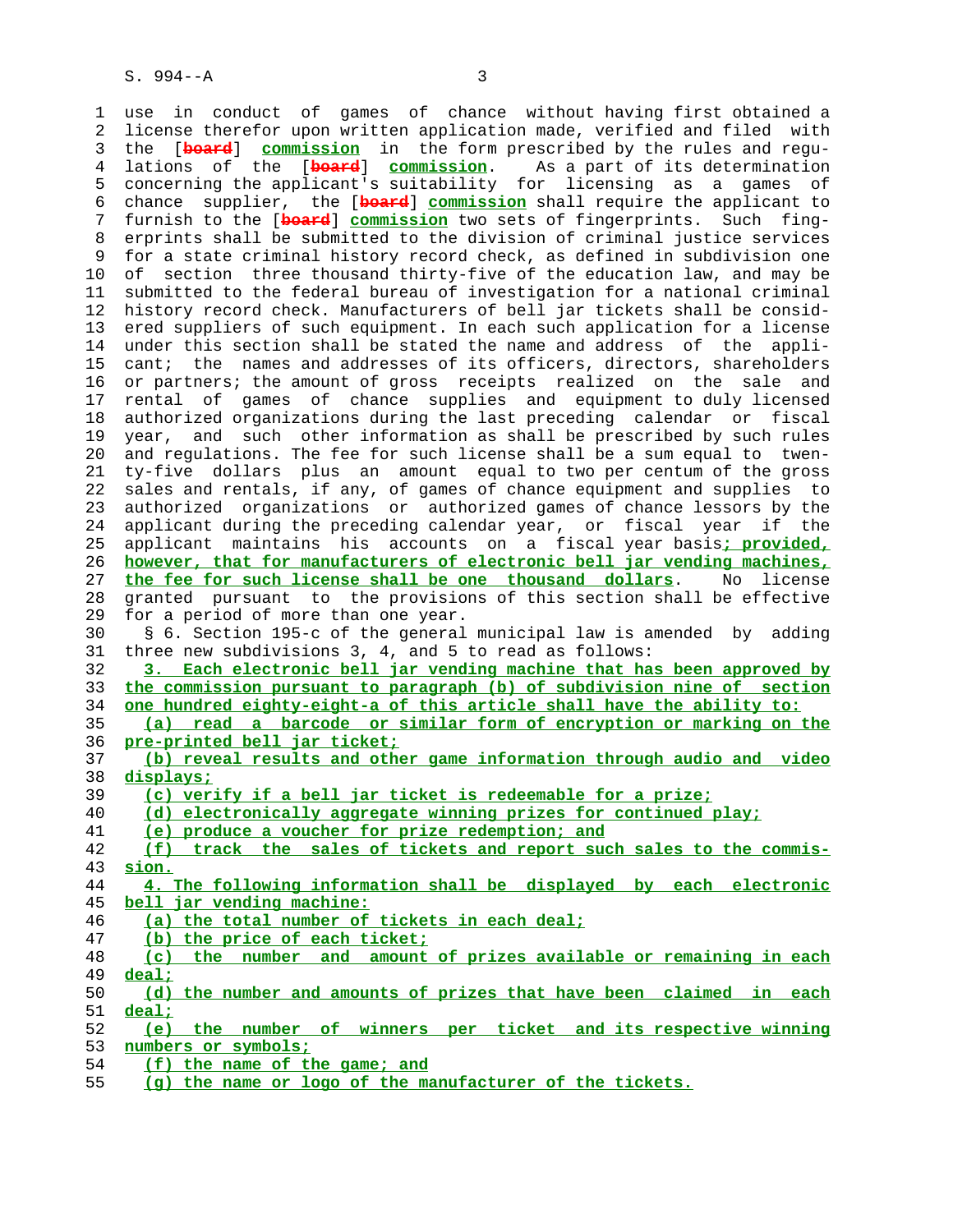$S. 994 - A$  4

1 **5. When a voucher is produced by an electronic bell jar vending**

 2 **machine for prize redemption, the following information shall appear on** 3 **such voucher:** 4 **(a) the aggregate prize amount payable to the player;** 5 **(b) the value of any unused tickets;** 6 **(c) the device number or other identification method for the vending** 7 **machine that produced such voucher;** 8 **(d) the date and time that such voucher was printed;** 9 **(e) the sequential number of such voucher;** 10 **(f) a barcode or similar form of encryption that may be used to vali-** 11 **date the prize amount payable to the player; and** 12 **(g) the period of time during which unused tickets or prize amounts** 13 **must be claimed.** 14 § 7. Subdivisions 1 and 4 of section 195-n of the general municipal 15 law, as amended by chapter 637 of the laws of 1999, are amended to read 16 as follows: 17 1. Distribution; manufacturers. For business conducted in this state, 18 manufacturers licensed by the [**board**] **commission** to sell bell jar tick- 19 ets **or electric bell jar vending machines** shall sell only such tickets 20 **or vending machines** to distributors licensed by the [**board**] **commission**. 21 Manufacturers of bell jar tickets, seal cards, merchandise boards, and 22 coin boards may submit samples, artists' renderings, or color photoco- 23 pies of proposed bell jar tickets, seal cards, merchandise boards, coin 24 boards, payout cards, and flares for review and approval by the [**board**] 25 **commission**. Within thirty days of receipt of such sample or rendering, 26 the [**board**] **commission** shall approve or deny such bell jar tickets. 27 Following approval of a rendering of a bell jar ticket, seal card, 28 merchandise board, or coin board by the [**board**] **commission**, the manufac- 29 turer shall submit to the [**board**] **commission** a sample of the printed 30 bell jar ticket, seal card, merchandise board, coin board, payout card, 31 and flare for such game. Such sample shall be submitted prior to the 32 sale of the game to any licensed distributor for resale in this state. 33 For coin boards and merchandise boards, nothing herein shall require the 34 submittal of actual coins or merchandise as part of the approval proc- 35 ess. Any licensed manufacturer who willfully violates the provisions of 36 this section shall: (a) upon such first offense, have their license 37 suspended for a period of thirty days; (b) upon such second offense, 38 participate in a hearing to be conducted by the [**board**] **commission**, and 39 surrender their license for such period as recommended by the [**board**] 40 **commission**; and (c) upon such third or subsequent offense, have their 41 license suspended for a period of one year and shall be guilty of a 42 class E felony. Any unlicensed manufacturer who violates the provisions 43 of this section shall be guilty of a class E felony. 44 4. Reports of sales. A manufacturer who sells bell jar tickets for 45 resale in this state shall file with the [**board**] **commission**, on a form 46 prescribed by the [**board**] **commission** a report of all bell jar tickets 47 sold to distributors in the state. The report shall be filed quarterly 48 on or before the twentieth day of the month succeeding the end of the 49 quarter in which the sale was made. The [**board**] **commission** may require 50 that the report be submitted via magnetic media or electronic data 51 transfer. **Such report shall also include information regarding any elec-** 52 **tronic bell jar vending machines sold or leased to a distributor** 53 **licensed by the commission.** 54 § 8. Subdivisions 1, 3, 4, and 5 of section 195-o of the general

 55 municipal law, subdivision 1 as amended by chapter 637 of the laws of 56 1999, subdivisions 3 and 4 as added by chapter 309 of the laws of 1996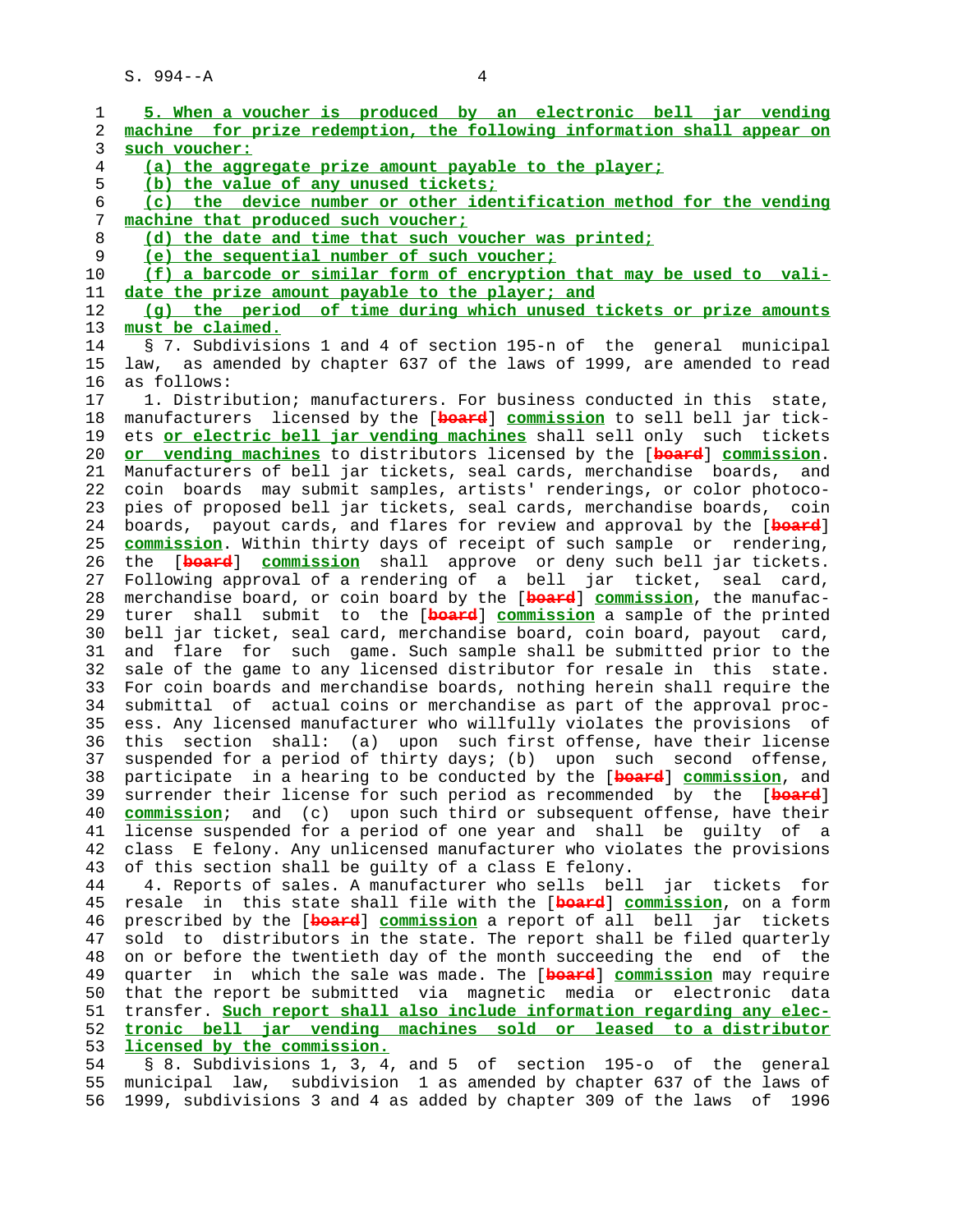1 and subdivision 5 as amended by section 16 of part MM of chapter 59 of 2 the laws of 2017, are amended to read as follows: 3 1. Distribution; distributors. Any distributor licensed in accordance 4 with section one hundred eighty-nine-a of this article to distribute 5 bell jar tickets **or electronic bell jar vending machines** shall purchase 6 [**bell jar**] **such** tickets **and vending machines** only from licensed manufac- 7 turers and may manufacture coin boards and merchandise boards only as 8 authorized in subdivision one-a of this section. Licensed distributors<br>9 of bell jar tickets and electronic bell jar vending machines shall sell 9 of bell jar tickets **and electronic bell jar vending machines** shall sell 10 such tickets **and vending machines** only to not-for-profit, charitable or 11 religious organizations registered by the [**board**] **commission**. Any 12 licensed distributor who willfully violates the provisions of this 13 section shall: (a) upon such first offense, have their license suspended 14 for a period of thirty days; (b) upon such second offense, participate 15 in a hearing to be conducted by the [**board**] **commission**, and surrender 16 their license for such period as recommended by the [**board**] **commission**; 17 and (c) upon such third or subsequent offense, have their license 18 suspended for a period of one year and shall be guilty of a class E 19 felony. Any unlicensed distributor who violates this section shall be 20 guilty of a class E felony. 21 3. Sales records. A distributor shall maintain a record of all bell 22 jar tickets that it sells **and all electronic bell jar vending machines** 23 **that it sells or leases**. The record shall include, but need not be 24 limited to: 25 (a) the identity of the manufacturer from whom the distributor 26 purchased the product; 27 (b) the serial number of the product; 28 (c) the name, address, and license or exempt permit number of the 29 organization or person to which the sale was made; 30 (d) the date of the sale; 31 (e) the name of the person who ordered the product; 32 (f) the name of the person who received the product; 33 (g) the type of product; 34 (h) the serial number of the product; 35 (i) the account number identifying the sale from the manufacturer to 36 distributor and the account number identifying the sale from the 37 distributor to the licensed organization; and 38 (j) the name, form number, or other identifying information for each 39 game. 40 4. Invoices. **(a)** A distributor shall supply with each sale of a bell 41 jar product an itemized invoice showing the distributor's name and 42 address, the purchaser's name, address, and license number, the date of 43 the sale, the account number identifying the sale from the manufacturer 44 to distributor and the account number identifying the sale from the 45 distributor to the licensed organization, and the description of the 46 deals, including the form number, the serial number and the ideal gross 47 from every deal of bell jar or similar game. 48 **(b) Within five business days after the sale, lease, or distribution** 49 **of an electronic bell jar vending machine to an authorized organization,** 50 **the distributor shall provide a copy of an invoice to the commission** 51 **which shows:** 52 **(i) the name and address of the authorized organization;** 53 **(ii) the date of sale, lease or distribution;** 54 **(iii) the serial number of each such machine; and**

55 **(iv) any additional information as the commission may require.**